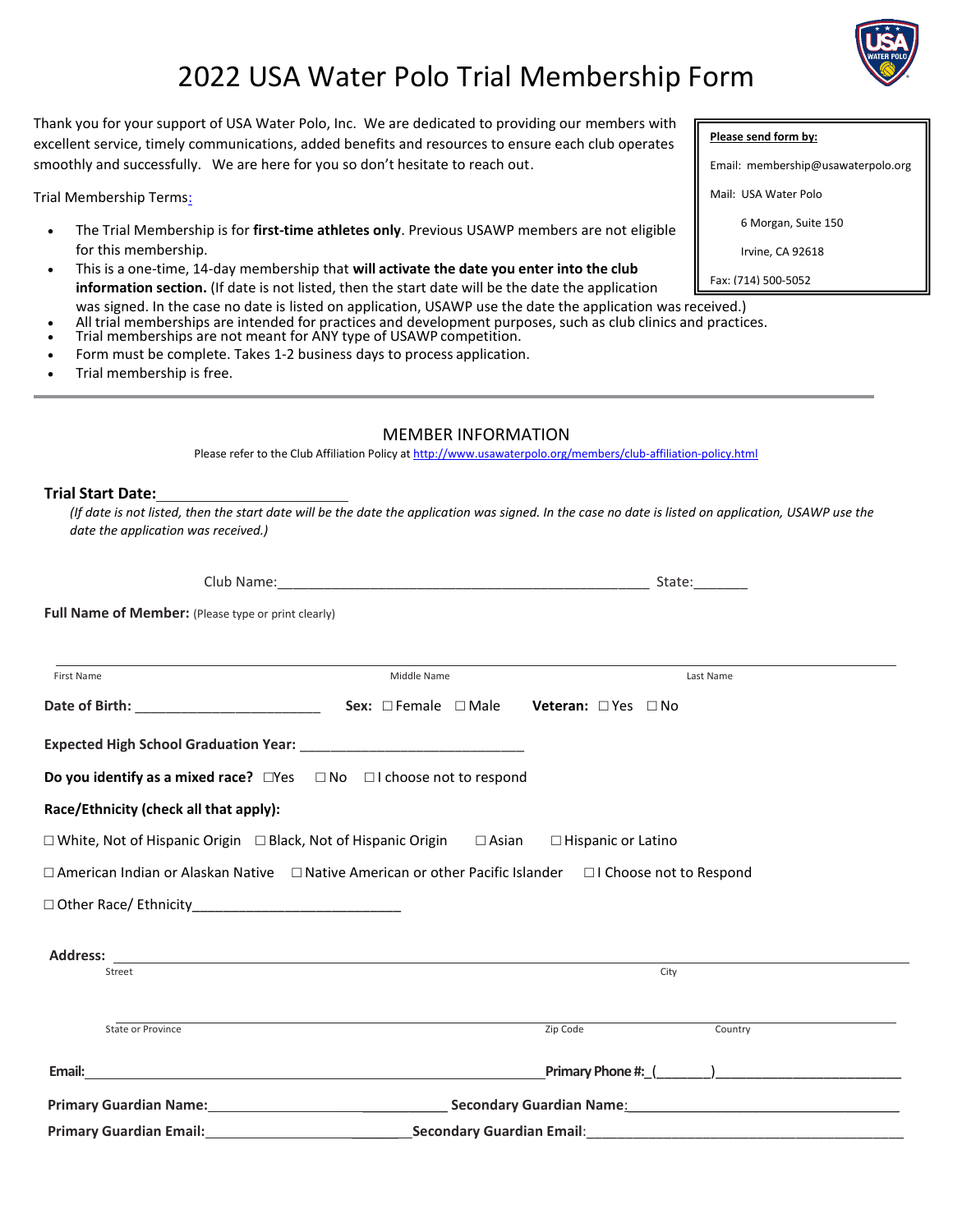#### **USA WATER POLO MEMBERSHIP TERMS & CONDITIONS**

By clicking "Accept" below, I hereby verify that I have read and fully understand each of the following conditions for my being accepted as a member of USA Water Polo, Inc. ("**USA Water Polo**") and for USA Water Polo permitting me to participate at any USA Water Polo sanctioned event and I hereby accept each of the conditions set forth below.

**FOR ANY PARTICIPANT WHO IS NOT YET 18 YEARS OLD, THESE TERMS AND CONDITIONS MUST BE READ AND ACCEPTED BY THE LEGAL GUARDIAN OF THE PARTICIPANT**. By clicking "Accept" below, I hereby verify that, as legal guardian of the membership applicant, I have read and fully understand each of the following terms and conditions for permitting my child to become a member of USA Water Polo and to participate in any USA Water Polo sanctioned event, and I accept each of the terms and conditions below on behalf of my child.

# **ACCEPTANCE OF THE FOLLOWING TERMS IS A CONDITION OF MEMBERSHIP IN USA WATER POLO AND FOR ELIGIBILITY TO PARTICIPATE AT ANY USA WATER POLO SANCTIONED EVENT.**

In consideration of my membership in USA Water Polo, and USA Water Polo permitting me to participate in USA Water Polo sanctioned events, I agree to the following:

# **1. Code of Conduct:**

USA Water Polo has adopted Rules Governing Conduct (the "**Rules**"). The Rules may be amended from time to time. The Rules currently in force are posted on USA Water Polo's website. All USA Water Polo members are expected to become familiar with the Rules applicable to the member's membership class, as they now exist or as they may later be amended, and to comply with those Rules at all times, including while participating in water polo activities under the supervision of governing bodies other than USA Water Polo, such as interscholastic water polo or intercollegiate water polo, since USA Water Polo's members' conduct while participating in such activities reflects on USA Water Polo as an organization.

I understand and agree that my failure to comply with the Rules applicable to my membership class can result in the temporary or permanent suspension of my USA Water Polo membership or the imposition of a period of probation. **[Please click here](https://usawaterpolo.org/sports/2018/12/19/rules-ethics.aspx)** to access a current copy of the Rules and to acknowledge that you have reviewed the Rules and that you agree to comply with the Rules as they now exist and as they may be amended in the future.

USA Water Polo is a national organization with limited resources. Accordingly, USA Water Polo cannot police all of its member clubs and members to ensure that they comply with the Rules and relies upon its members and other individuals to report Rule violations when they occur in order to enforce the Rules. As a result, I understand and agree that USA Water Polo has not assumed a duty to protect me from harm due to a violation of the Rules.

# **2. Minor Athlete Abuse Prevention Policies:**

USA Water Polo, in consultation with the U.S. Center for Safe Sport (the "**Center**"), has adopted Minor Athlete Abuse Prevention Policies (the "**Policies**"). The Policies may be amended from time to time. The Policies currently in force are posted on USA Water Polo's website and are included as an appendix to the Rules. All USA Water Polo members are expected to become familiar with the Policies and to comply with the Policies at all times, including while participating in water polo activities under the supervision of governing bodies other than USA Water Polo, such as interscholastic water polo or intercollegiate water polo, since USA Water Polo's members' conduct while participating in such activities reflects on USA Water Polo as an organization.

I understand and agree that my failure to comply with the Policies constitutes a violation of the Rules and can result in the temporary or permanent suspension of my USA Water Polo membership or the imposition of a period of probation. **[Please click here](https://usawaterpolo.org/sports/2018/12/19/rules-ethics.aspx)** to access a current copy of the Policies and to acknowledge that you have reviewed the Policies and that you agree to comply with the Policies as they now exist and as they may be amended in the future.

USA Water Polo is a national organization with limited resources. Accordingly, USA Water Polo cannot police all of its member clubs and members to ensure that they comply with the Policies and relies upon its members and other individuals to report Policy violations when they occur in order to enforce the Policies. As a result, I understand and agree that USA Water Polo has not assumed a duty to protect me from harm due to a violation of the Policies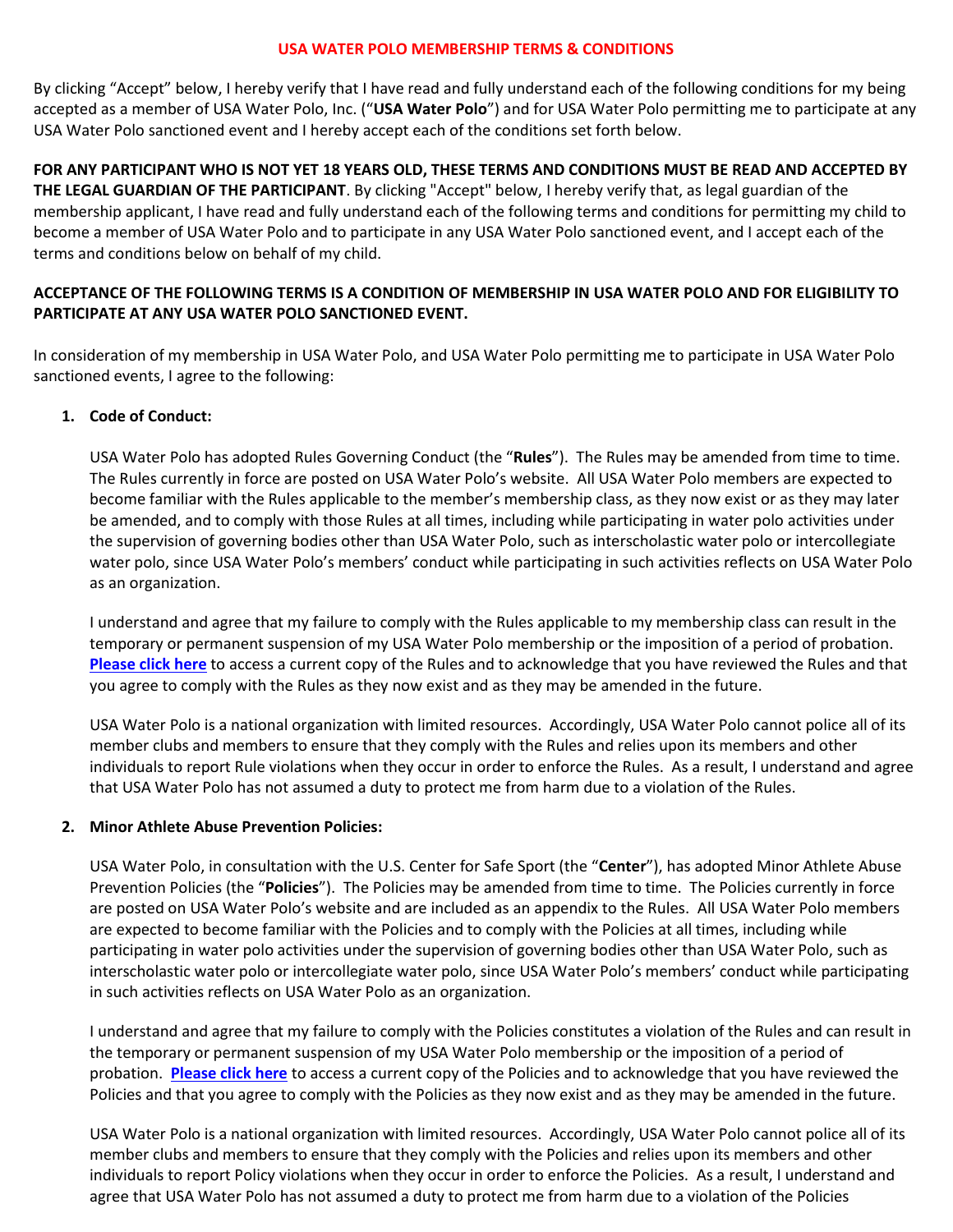# **3. The U.S. Center for Safe Sport:**

The Rules incorporate by reference the SafeSport Code for the U.S. Olympic and Paralympic Movement (the "**Code**") as promulgated by the Center. Among other things, the Code requires all adult USA Water Polo members who learn of information and reasonably suspect that a child has suffered an incident of child abuse, including sexual abuse, to immediately make a report to both law enforcement and the Center. The Code may be amended from time to time. The Code currently in force is posted on USA Water Polo's website and is included as an appendix to the Rules. All USA Water Polo members are expected to become familiar with the Code and to comply with the Code (including the Code's reporting requirements) at all times, including while participating in water polo activities under the supervision of governing bodies other than USA Water Polo, such as interscholastic water polo or intercollegiate water polo, since USA Water Polo's members' conduct while participating in such activities reflects on USA Water Polo as an organization.

I understand and agree that my failure to comply with the Code constitutes a violation of the Rules and can result in the temporary or permanent suspension of my USA Water Polo membership or the imposition of a period of probation. **[Please click here](https://usawaterpolo.org/sports/2018/12/19/rules-ethics.aspx)** to access a current copy of the Code and to acknowledge that you have reviewed the Code and that you agree to comply with the Code as it now exists and as it may be amended in the future.

USA Water Polo is a national organization with limited resources. Accordingly, USA Water Polo cannot police all of its member clubs and members to ensure that they comply with the Code and relies upon its members and other individuals to report Code violations when they occur in order to enforce the Code. As a result, I understand and agree that USA Water Polo has not assumed a duty to protect me from harm due to a violation of the Code. I understand and agree that, in the event that USA Water Polo obtains actual knowledge that it is alleged that a person subject to the Center's jurisdiction has violated the Code:

- USA Water Polo will report that allegation to the Center and will defer taking any action with respect to the allegation until the Center has determined whether it will exercise jurisdiction over the alleged violation;
- In those cases in which the Center determines to exercise jurisdiction, USA Water Polo will take no action with respect to the alleged conduct other than as may be directed by the Center; and
- In those cases in which the Center determines not to exercise jurisdiction, the party reporting the alleged violation, or any other party in interest with respect to the alleged violation, may elect to have USA Water Polo address the alleged violation pursuant to USA Water Polo's grievance procedures then in effect.

I agree to be bound, and to abide by, the Code, as it now exists or as it may hereafter be amended and to submit to the Center's jurisdiction for the resolution of any alleged violations of the Code.

# **4. USA Water Polo Member Clubs:**

I understand and agree that:

- USA Water Polo member clubs are independent organizations.
- USA Water Polo requires that USA Water Polo coach members undergo periodic background checks, pass periodic first aid courses and take SafeSport training offered by the Center. Because USA Water Polo members clubs are independent organizations, they are free to retain anyone that they select to provide services to their members, including coaching services. Those individuals may or may not be USA Water Polo coach members. As a result, USA Water Polo does not assume any duty to protect its members from harm due to its member clubs' selection of individuals retained to provide services to their members.
- As a national organization with limited resources, USA Water Polo cannot supervise or control the day-to-day activities of its member clubs or the individuals retained by its member clubs and assumes no duty to do so.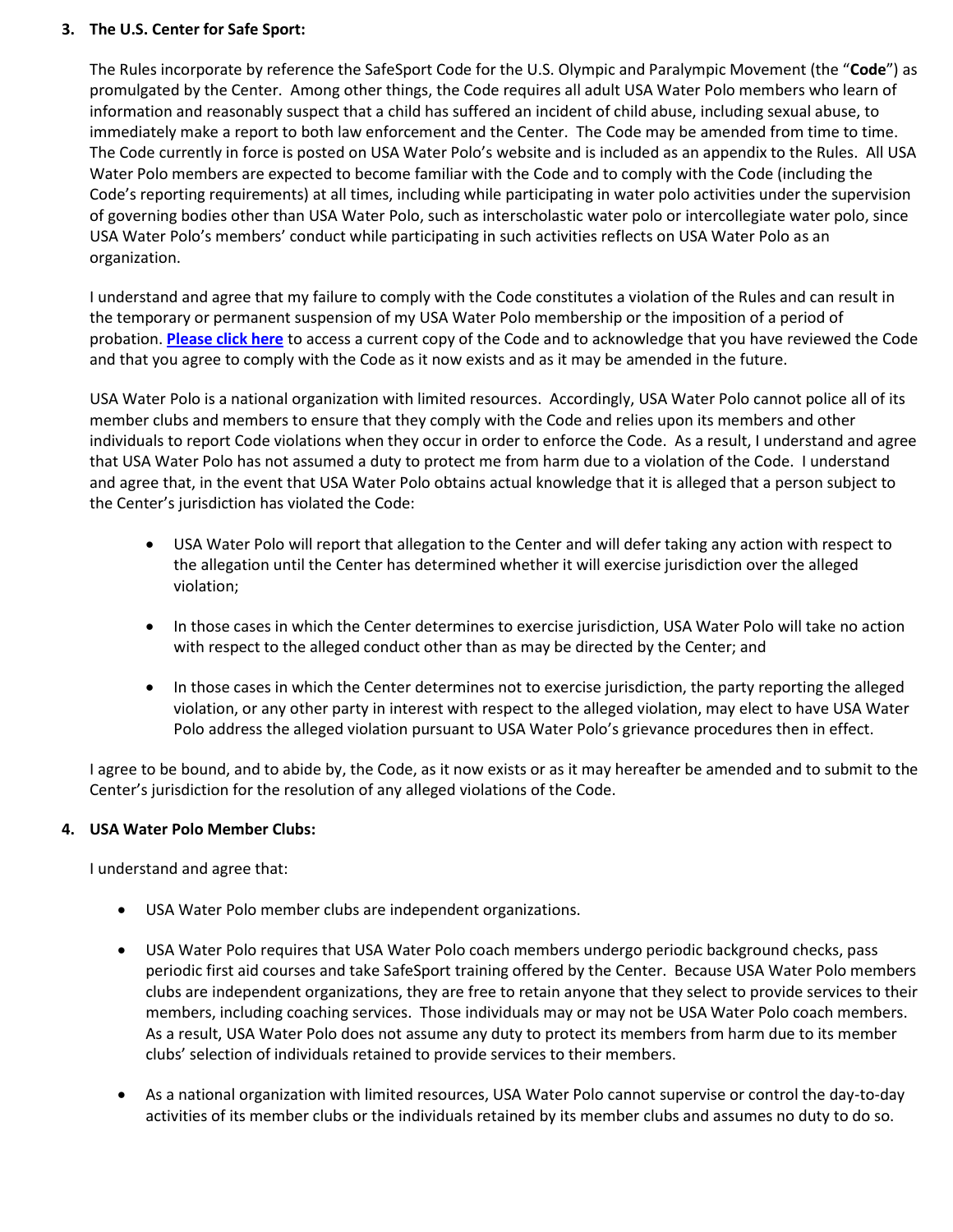# **5. Medical Attention:**

I hereby give my consent to USA Water Polo and the host organization of any USA Water Polo sanctioned event to provide, through the medical staff of its choice, customary medical/athletic training attention, transportation and emergency medical services as warranted in the course of my participation in USA Water Polo sanctioned events. Notwithstanding the foregoing, I understand and agree that neither USA Water Polo, nor the host organization of any USA Water Polo sanctioned event, has any obligation to provide any such medical/athletic training attention and both the lack of any such medical/athletic training attention and the provision thereof on a voluntary basis by USA Water Polo and/or the host organization is and shall be covered by the release and limitation of liability set forth in Paragraph 7 below.

The Centers for Disease Control and Prevention has on line training courses and other materials that provide information to coaches, parents, athletes and sports officials regarding keeping athletes safe from concussions. The following is a link to the **[CDC Heads Up Website](https://www.cdc.gov/headsup/resources/training.html)**. All USA Water Polo members and the parents of minor athletes are encouraged to take that training. USA Water Polo staff does not attend the vast majority of USA Water Polo sanctioned events. As a result, I understand and agree that USA Water Polo has not assumed any duty to determine whether an athlete has suffered a concussion or other brain injury and I acknowledge that USA Water Polo is not in a position to do so.

The Rules require that an athlete who has suffered a substantial blow to the head, an impact that causes a substantial and sudden movement of the head or a head injury be removed from athletic competition for the remainder of the day and until the athlete is cleared to return to athletic activity by a medical professional. I acknowledge and agree that, if I suffer a substantial blow to the head, an impact that causes a substantial movement of the head or a head injury, USA Water Polo is not responsible for determining when or if I am able to return to athletic activity as that is a medical judgment best made by the medical professional with whom I have elected to consult.

The Rules require that an athlete who has passed out or fainted be removed from athletic competition for the remainder of the day and until the athlete is cleared to return to athletic activity by a medical professional. I acknowledge and agree that, if I pass out or faint, USA Water Polo is not responsible for determining when or if I am able to return to athletic activity as that is a medical judgment best made by the medical professional with whom I have elected to consult.

# **6. Readiness to Compete:**

I will only participate in those USA Water Polo sanctioned competitions or activities for which I believe that I am physically and psychologically prepared to participate.

# **7. Release and Limitation of Liability:**

In consideration of being admitted as a member of USA Water Polo, and all of the privileges attendant to such membership, including being allowed to participate in USA Water Polo sanctioned events and activities related thereto:

- I acknowledge, appreciate, and agree that there is a risk of injury resulting from my participation in water polo activities, including serious injuries, such as the possibility of my suffering a concussion, broken bone or other injury that could result in permanent paralysis or even death, and that such risk cannot be eliminated.
- I acknowledge and agree that USA Water Polo has not assumed any duty to:
	- $\circ$  minimize the risk of injury or the severity of any injury that I may suffer while participating in the sport of water polo or activities related thereto;
	- $\circ$  diagnose the existence of a concussion or other brain injury, or to determine when I am able to return to athletic activity following such an injury;
	- $\circ$  protect me from harm as a result of any violation of the Rules, the Policies and the Code, or any of them;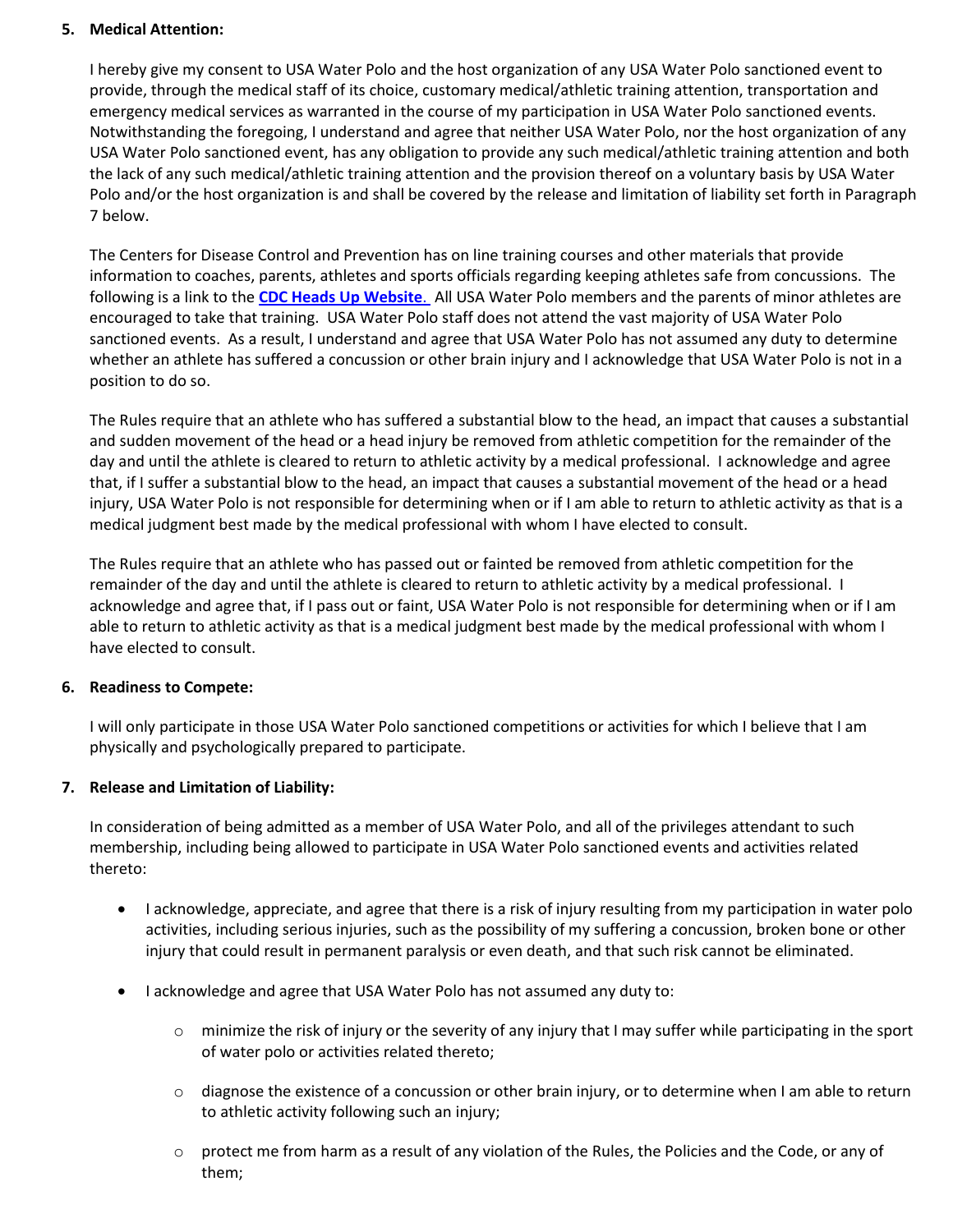- $\circ$  protect me from harm caused by a USA Water Polo member club or any employee or other person affiliated with a USA Water Polo member club; and
- $\circ$  provide medical attention in the event that I suffer an injury while participating in a water polo event.
- Notwithstanding the foregoing, I knowingly and freely assume all risks associated with my participation in the sport of water polo and activities related thereto.
- I hereby release: (a) USA Water Polo, (b) USA Water Polo's sponsors and advertisers, (c) the owners and lessors of premises utilized in connection with USA Water Polo events and activities related thereto, and (d) the officers, directors, agents, employees and independent contractors of each of the foregoing (the parties referred to in sections (a), (b), (c) and (d) of this paragraph being collectively referred to as the "**Released Parties**") from any and all claims, actions, causes of action and liabilities, whether known or unknown, suspected or unsuspected, of every nature whatsoever that I have, or may have, arising from or related to my membership in USA Water Polo, affiliation with a USA Water Polo member club or participation in the sport of water polo (the "**Released Claims**").
- I further agree not to pursue any claim against any of the Released Parties that may arise in the future arising from or related to my membership in USA Water Polo, affiliation with a USA Water Polo member club or participation in the sport of water polo, other than claims arising from the Released Parties' gross negligence, reckless conduct or willful misconduct.
- I intend that the release provided for in this Membership Agreement shall be effective as a full and final release of each and every Released Claim. In furtherance of this intention, I acknowledge that I am familiar with Section 1542 of the Civil Code of the State of California, which provides as follows:

A general release does not extend to claims which the creditor does not know or suspect to exist in his or her favor at the time of executing the release, which if known by him or her must have materially affected his or her settlement with the debtor.

I waive and relinquish all of the rights and benefits which I have, or may have, under Section 1542 of the Civil Code of the State of California (as well as any similar rights and benefits that I have, or may have, by virtue of any statute or rule of law in any other state or territory of the United States). I acknowledge that I may hereafter discover facts in addition to, or different from, those which I now know or believe to be true with respect to the subject matter of the Released Claims, but that notwithstanding the foregoing, it is my intention to fully, finally, completely and forever settle and release each, every and all Released Claims, and that in furtherance of such intention, the releases provided for in this agreement shall be and remain in effect as full and complete general releases, notwithstanding the discovery or existence of any such additional or different facts.

# **8. Discipline:**

I understand that USA Water Polo and the Center may maintain lists of disciplined USA Water Polo members that are available to the public and, in the event that I am subject to discipline, such as suspension, consent to the inclusion of my name in such publically available lists by USA Water Polo and the Center.

# **9. Photographs:**

I agree to be filmed and photographed by the official photographer(s) and network(s) of USA Water Polo under conditions authorized by USA Water Polo and give event organizers and USA Water Polo the right to use my name, picture, likeness and biographical information before, during and after the period of my participation in these activities for all purposes; provided that in no event may USA Water Polo or the event organizers use or authorize use of my name, likeness, voice and biographical information for the purpose of trade, including any use in a manner that would imply endorsement of any company, product or service (other than USA Water Polo and the services provided by USA Water Polo), without my written permission.

**10. Collection of Personal Information**: If the participant is a minor, I consent to the collection of personal information regarding my child or ward through USA Water Polo's online Membership Database.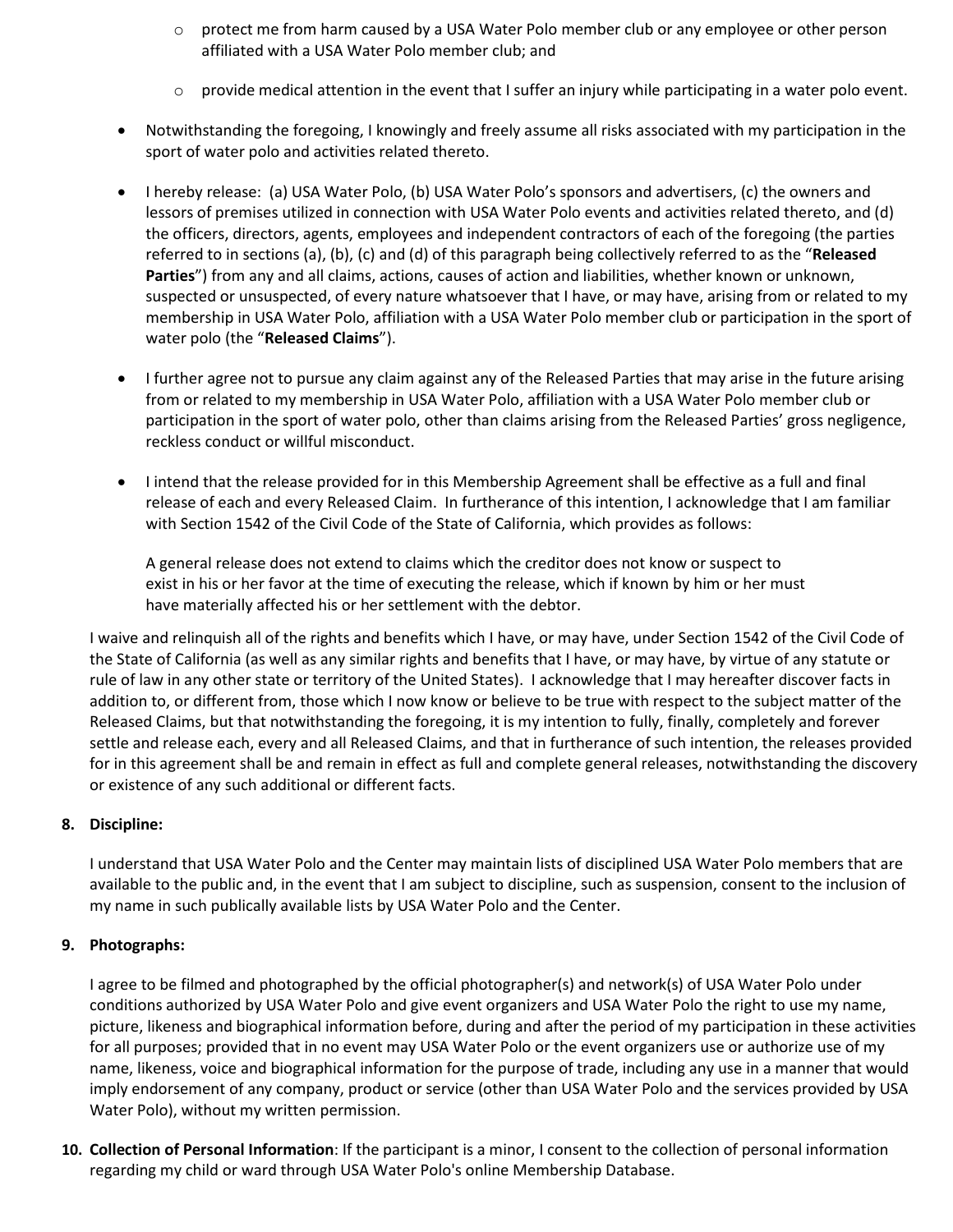**I (Child) Accept the USA Water Polo Membership Terms & Conditions, including the Rules Governing Member Conduct, SafeSport Code, and Minor Athlete Abuse Prevention Policies.**

| <b>Member Signature:</b> | Date: |  |
|--------------------------|-------|--|
| (Required)               |       |  |

**I (Parent/Guardian) Accept the USA Water Polo Membership Terms & Conditions, including the Rules Governing Member Conduct, SafeSport Code, and Minor Athlete Abuse Prevention Policies.**

#### **Parent/Guardian's Signature: \_\_\_\_\_\_\_\_\_\_\_\_\_\_\_\_\_\_\_\_\_\_\_\_\_\_\_\_\_\_\_\_\_\_\_\_\_\_\_\_\_\_\_\_\_\_\_ Date:\_\_\_\_\_\_\_\_\_\_\_\_\_\_\_\_\_\_\_\_\_\_\_\_\_\_**

(Required for members under the age of 18 at time of registration)

#### **CONCUSSION AND SUDDEN CARDIAC ARREST INFORMATION SHEET**

**The following is a summary of information regarding concussions provided by the Centers for Disease Control (the "CDC"):**

#### **What is a Concussion?**

A concussion is a type of traumatic brain injury—or TBI—caused by a bump, blow, or jolt to the head or by a hit to the body that causes the head and brain to move rapidly back and forth. This sudden movement can cause the brain to bounce around or twist in the skull, creating chemical changes in the brain and sometimes stretching and damaging brain cells.

#### **The Facts**

All concussions are serious.

Concussions can occur without the loss of consciousness.

Concussions can occur in any sport.

Recognition and proper management of concussions when they first occur can help prevent further injury or even death. Some symptoms may not appear for hours or days after the injury.

| <b>Concussion Signs Observed</b>                                                       | <b>Concussion Symptoms Reported</b>                |  |
|----------------------------------------------------------------------------------------|----------------------------------------------------|--|
| Can't recall events prior to or after a hit or fall.                                   | Headache or "pressure" in head.                    |  |
| Appears dazed or stunned.                                                              | Nausea or vomiting.                                |  |
| Forgets an instruction, is confused about assignment                                   | Balance problems or dizziness, or double or blurry |  |
| or position, or is unsure of the game, score, or                                       | vision.                                            |  |
| opponent.                                                                              |                                                    |  |
| Moves clumsily.                                                                        | Bothered by light or noise.                        |  |
| Answers questions slowly.                                                              | Feeling sluggish, hazy, foggy, or groggy.          |  |
| Loses consciousness (even briefly).<br>Confusion, or concentration or memory problems. |                                                    |  |
| Shows mood, behavior, or personality changes.                                          | Just not "feeling right," or "feeling down".       |  |

# **What to do after a suspected Concussion of Head Injury?**

If you suspect an athlete has one or more symptoms of concussion, the CDC recommends the following steps:

#### **HEADS UP ACTION PLAN:**

- 1. Remove the athlete from play
- 2. Keep the athlete out of play the day of the injury and until cleared by a licensed healthcare provider who is trained in the evaluation and management of concussions and is acting within the scope of his or her practice. Do not try to judge the severity of the injury yourself. Only a licensed healthcare provider who is trained in the evaluation and management of concussions and who is acting within the scope of his or her practice should assess an athlete for a possible concussion.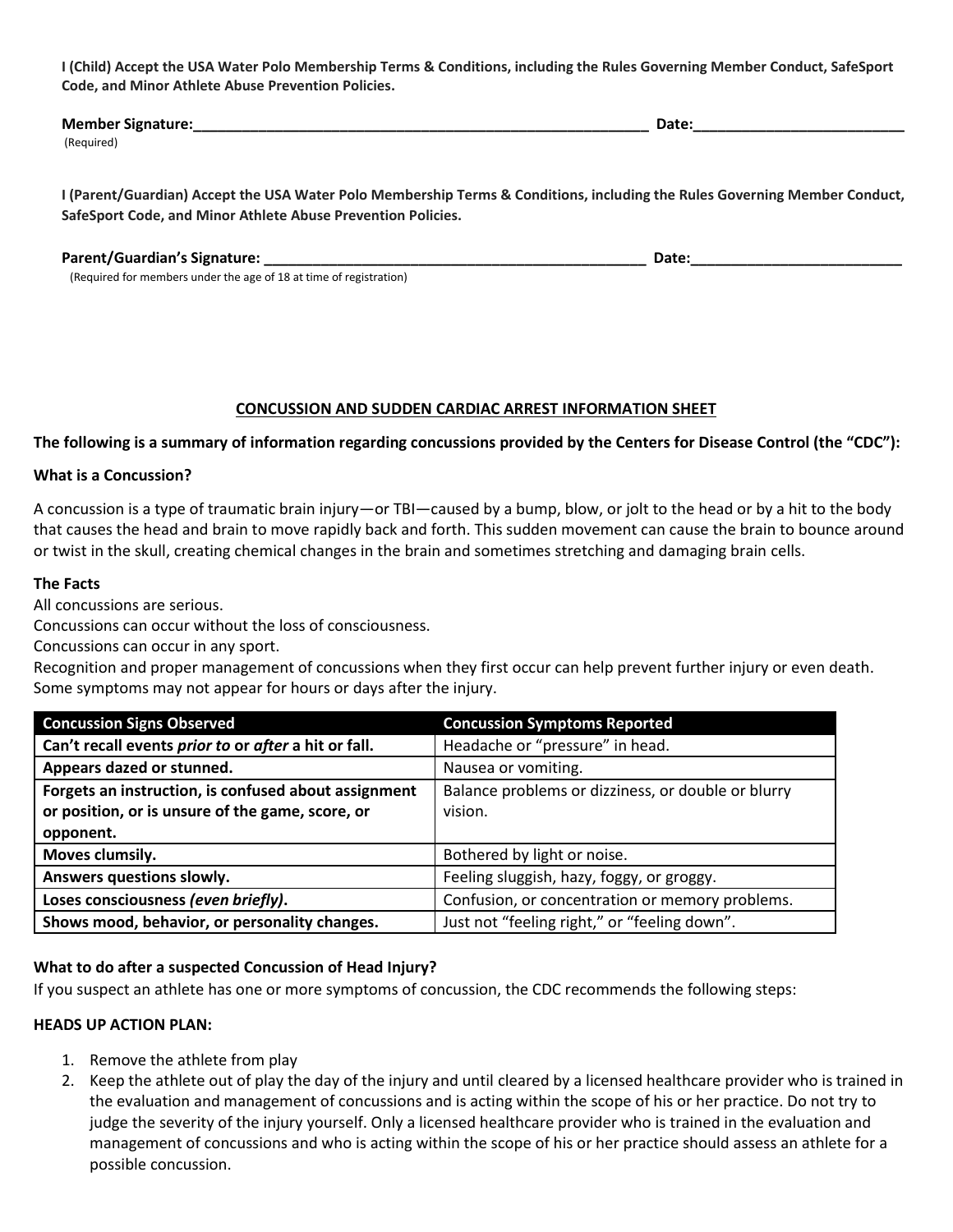- 3. Record and share information about the injury, such as how it happened and the athlete's symptoms, to help a healthcare provider assess the athlete.
- 4. Inform the athlete's parent(s) or guardian(s) about the possible concussion including the time and date of the suspected injury, the symptoms observed and the treatment, if any, provided to the athlete, and refer them to the CDC's website for more concussion information.
- 5. Ask for written instruction from the athlete's healthcare provider about the steps you should take to help the athlete safely return to play.

For more information regarding head injuries and concussions, including fact sheets, videos, and training courses, please visit the Center for Disease Control HEADS UP Concussion website a[t www.cdc.gov/HEADSUP](http://www.cdc.gov/HEADSUP)

# **The following is a summary of information regarding SUDDEN CARDIAC ARREST compiled by the California Interscholastic Federation (the "CIF"):**

# **What is Sudden Cardiac Arrest?**

Sudden Cardiac Arrest (SCA) is a congenital or genetic abnormality in the heart's electrical system that abruptly stops the heartbeat. SCA is more likely to occur during exercise or sports activity, so athletes are at greater risk.

# **Warning Signs:**

In many cases, there are no warning signs of an impending SCA. In others, warning signs include:

- Fainting
- Chest pain
- Shortness of breath
- Heart palpitations
- Racing or fluttering heartbeat
- Dizziness or lightheadedness
- Extreme fatigue

An athlete suffering from any of these warning signs should be evaluated by a health care professional.

For more information regarding SCA, please visit the CIF's website and the links on that website at [https://cifstate.org/sports](https://cifstate.org/sports-medicine/sca/index)[medicine/sca/index.](https://cifstate.org/sports-medicine/sca/index)

I have read the foregoing concussion information sheet:

| <b>Member Signature:</b> | Date: |
|--------------------------|-------|
| (Required)               |       |

 **Parent/Guardian's Signature: \_\_\_\_\_\_\_\_\_\_\_\_\_\_\_\_\_\_\_\_\_\_\_\_\_\_\_\_\_\_\_\_\_\_\_\_\_\_\_\_\_\_\_\_\_\_\_ Date:\_\_\_\_\_\_\_\_\_\_\_\_\_\_\_\_\_\_\_\_\_\_\_\_\_\_**

(Required for members under the age of 18 at time of registration)